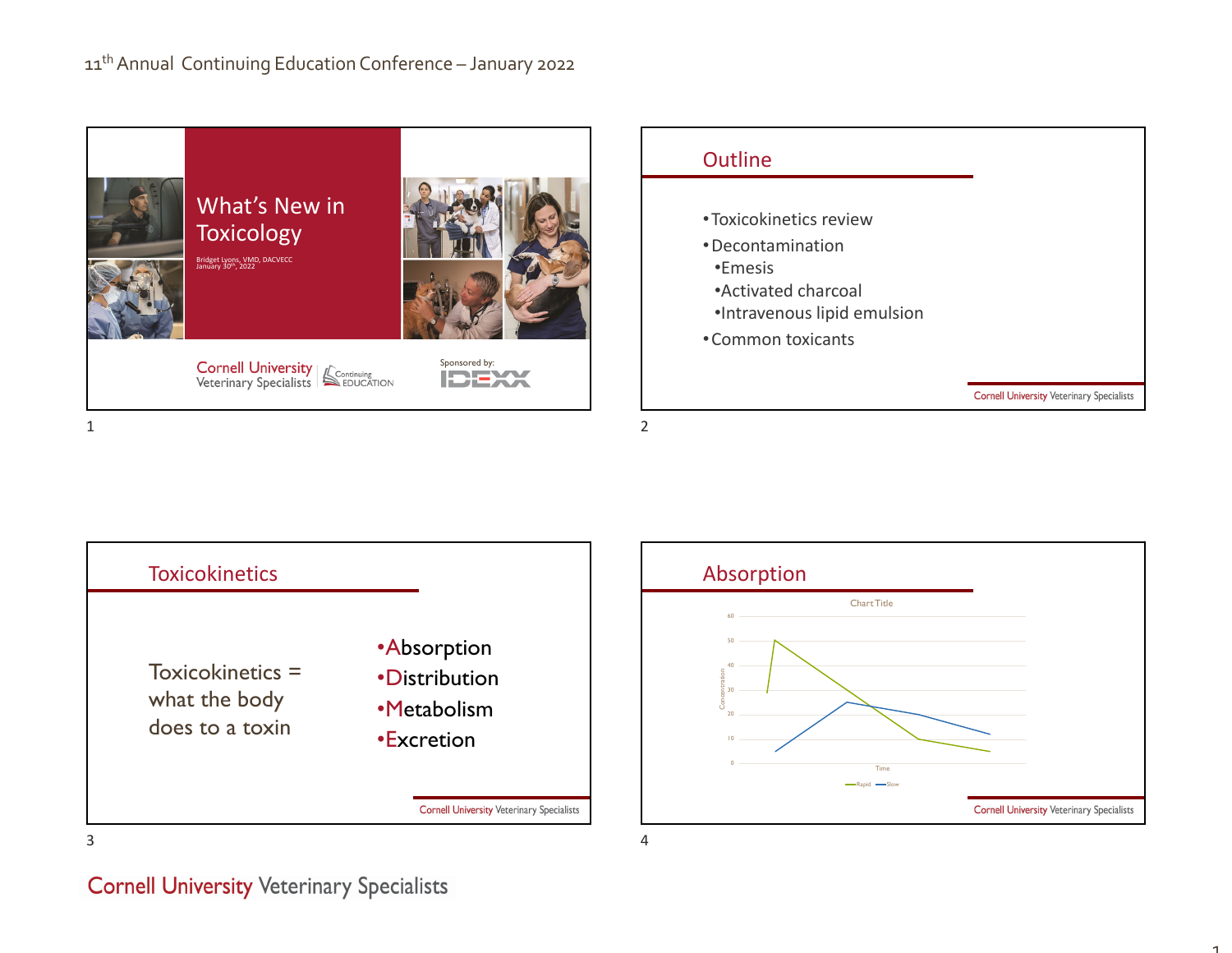| •Volume of<br>distribution $(V_D)$ | $V_{D}$                                          | Plasma<br>Concentration | <b>Tissue</b><br>Concentration |
|------------------------------------|--------------------------------------------------|-------------------------|--------------------------------|
|                                    | Small                                            | High                    | Low                            |
|                                    | Large                                            | Low                     | High                           |
|                                    |                                                  |                         |                                |
|                                    | <b>Cornell University Veterinary Specialists</b> |                         |                                |





| Half Life $(T_{1/2})$       |                      |                                                  |
|-----------------------------|----------------------|--------------------------------------------------|
| • Dependent on $V_D$ and CL |                      |                                                  |
|                             |                      | $T_{1/2}$                                        |
|                             | Small V <sub>D</sub> | <b>Decreases</b>                                 |
|                             | Large $V_D$          | <b>Increases</b>                                 |
|                             | Low CL               | <b>Increases</b>                                 |
|                             | <b>High CL</b>       | Decreases                                        |
|                             |                      |                                                  |
|                             |                      | <b>Cornell University Veterinary Specialists</b> |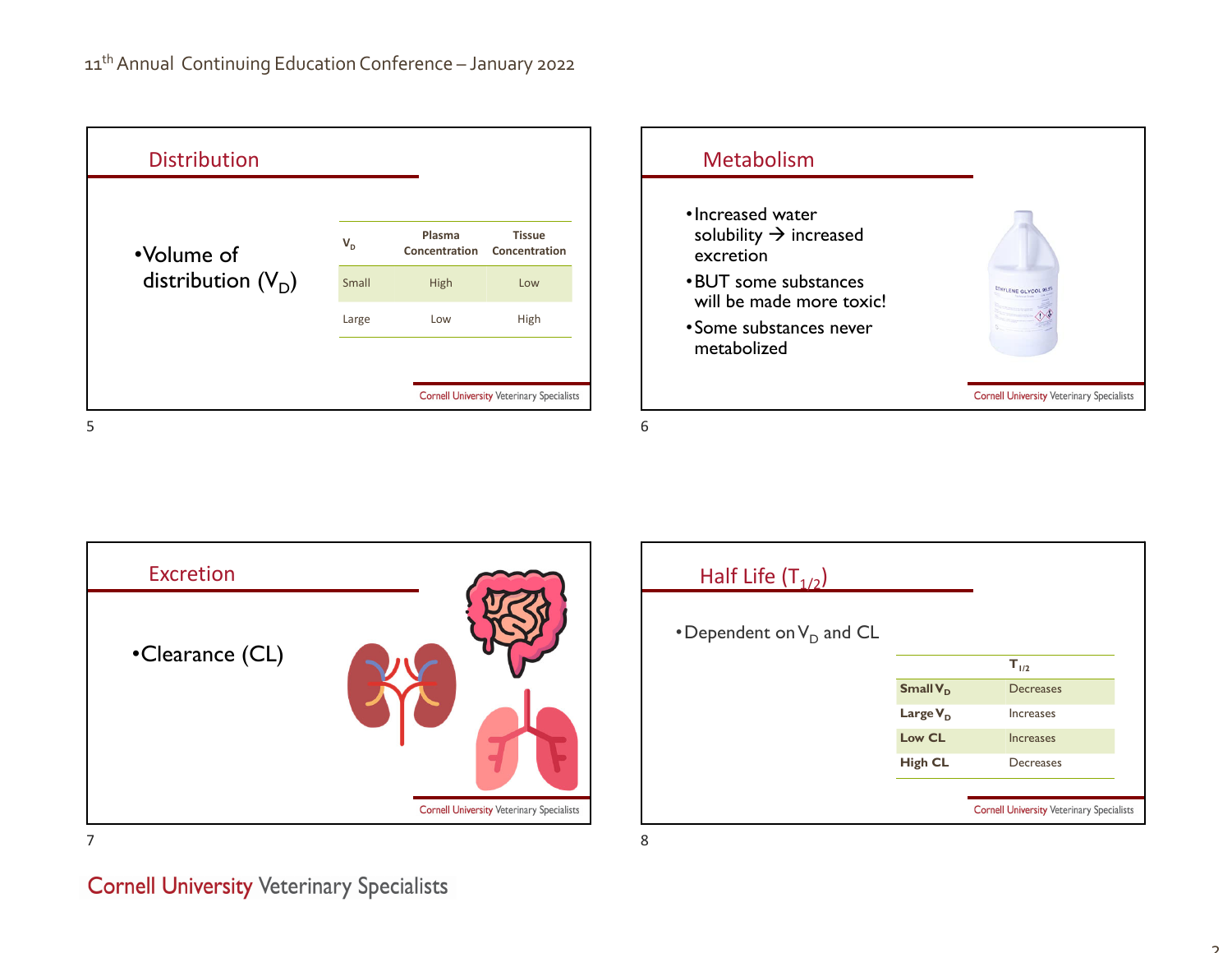



Emesis•Apomorphine •SC or IV! •0.03 mg/kg Evaluation of subcutaneous versus intravenous administration of apomorphine for induction of emesis in dogs Christiana Fischer VMD Kenneth J. Drobatz DVM, MSCE Vincent J. Thawley VMD **Cornell University Veterinary Specialists** 



# **Cornell University Veterinary Specialists**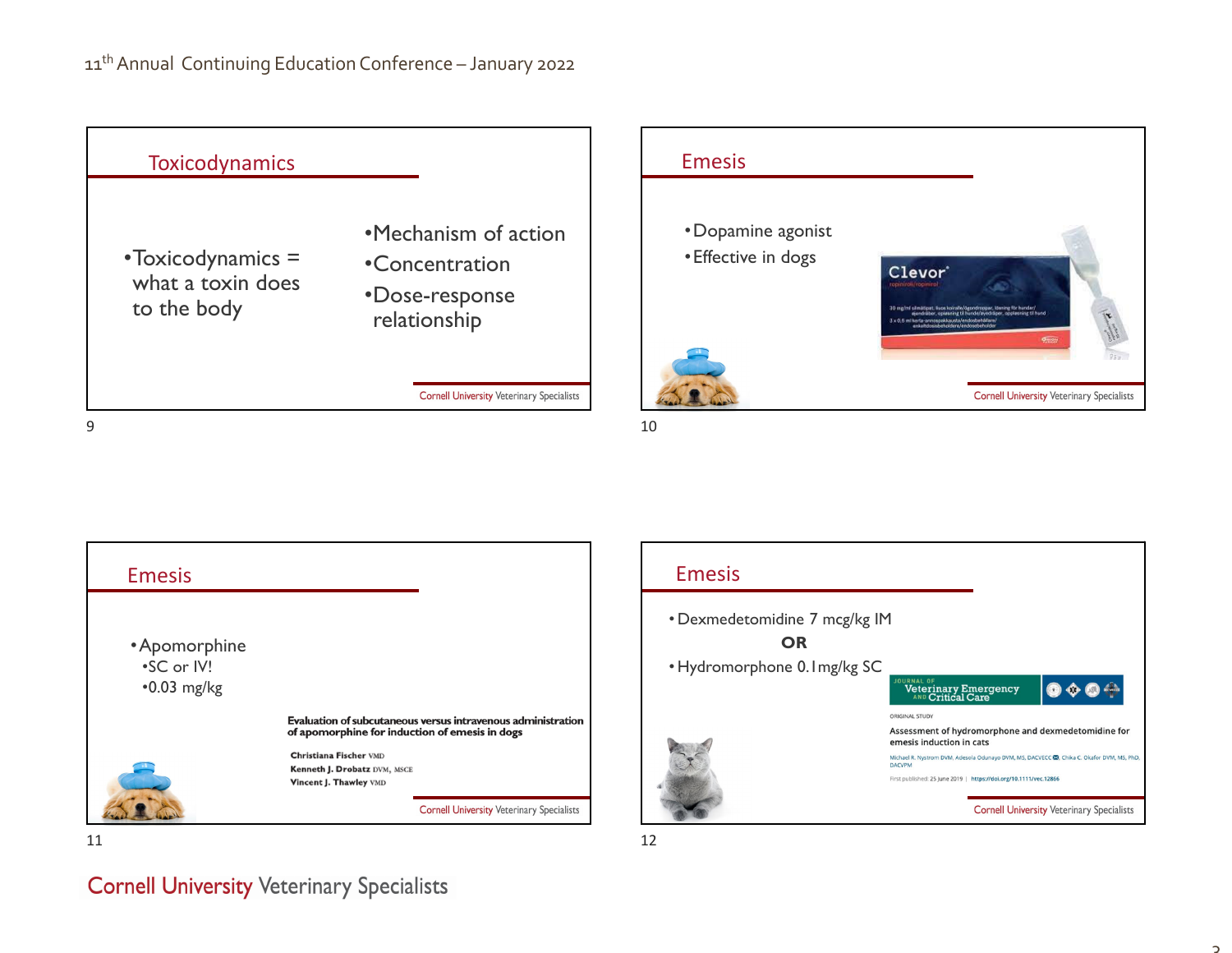







 $\overline{I}$ 

#### **Cornell University Veterinary Specialists**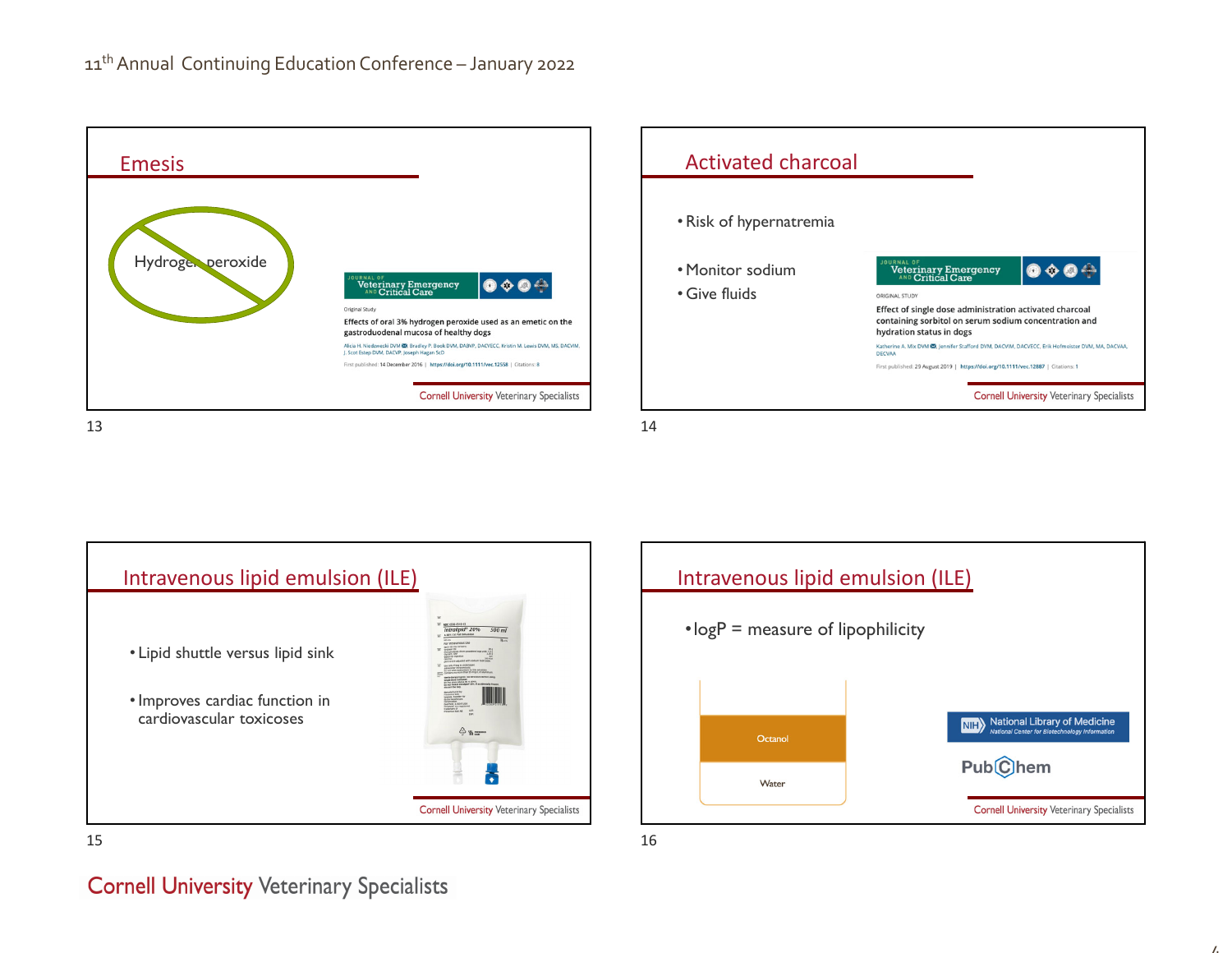

 $7$  and  $18$ 





**Cornell University Veterinary Specialists** 

 $\mathbf{r}$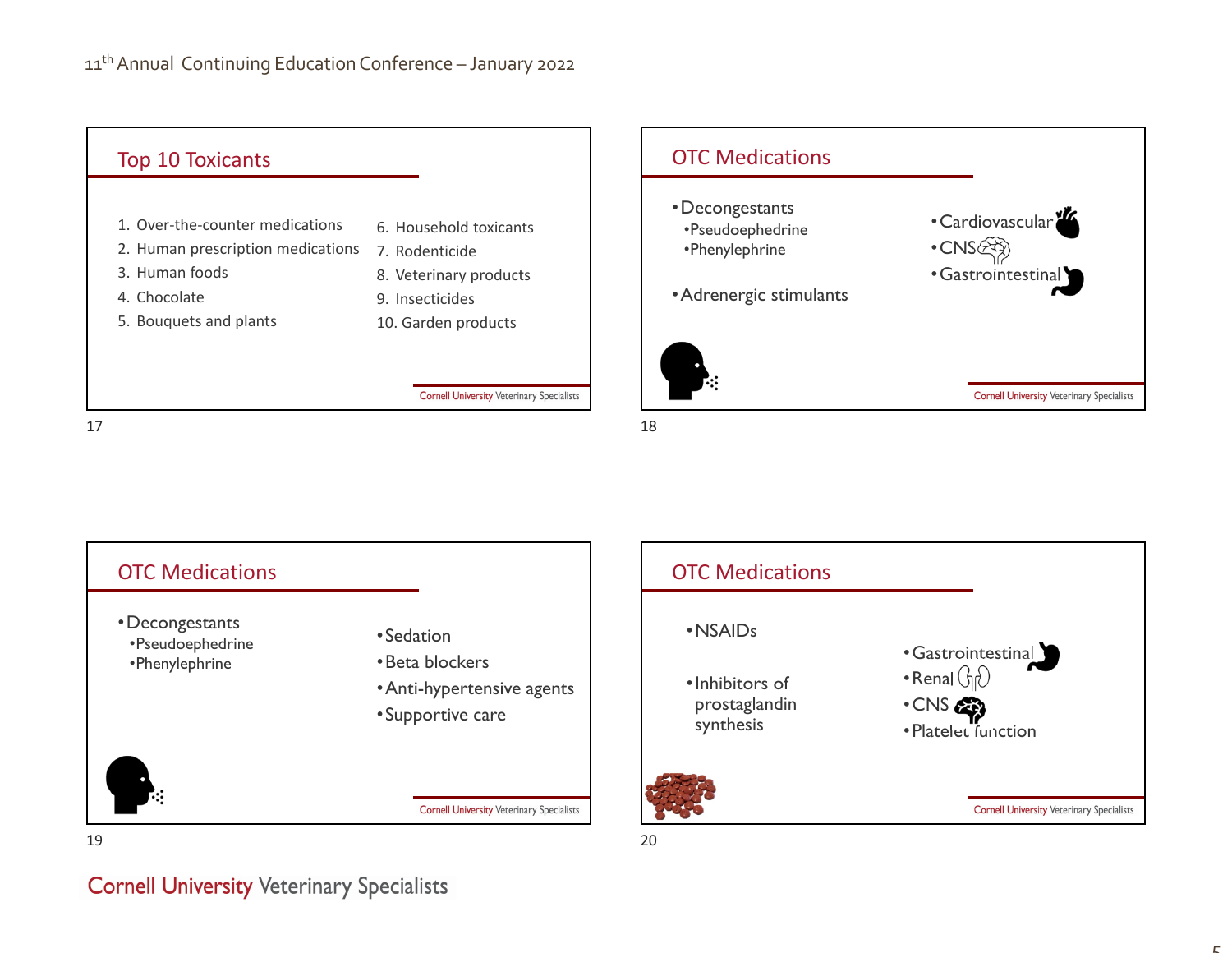

21 $1 \hspace{2.5cm}$ 





# **Cornell University Veterinary Specialists**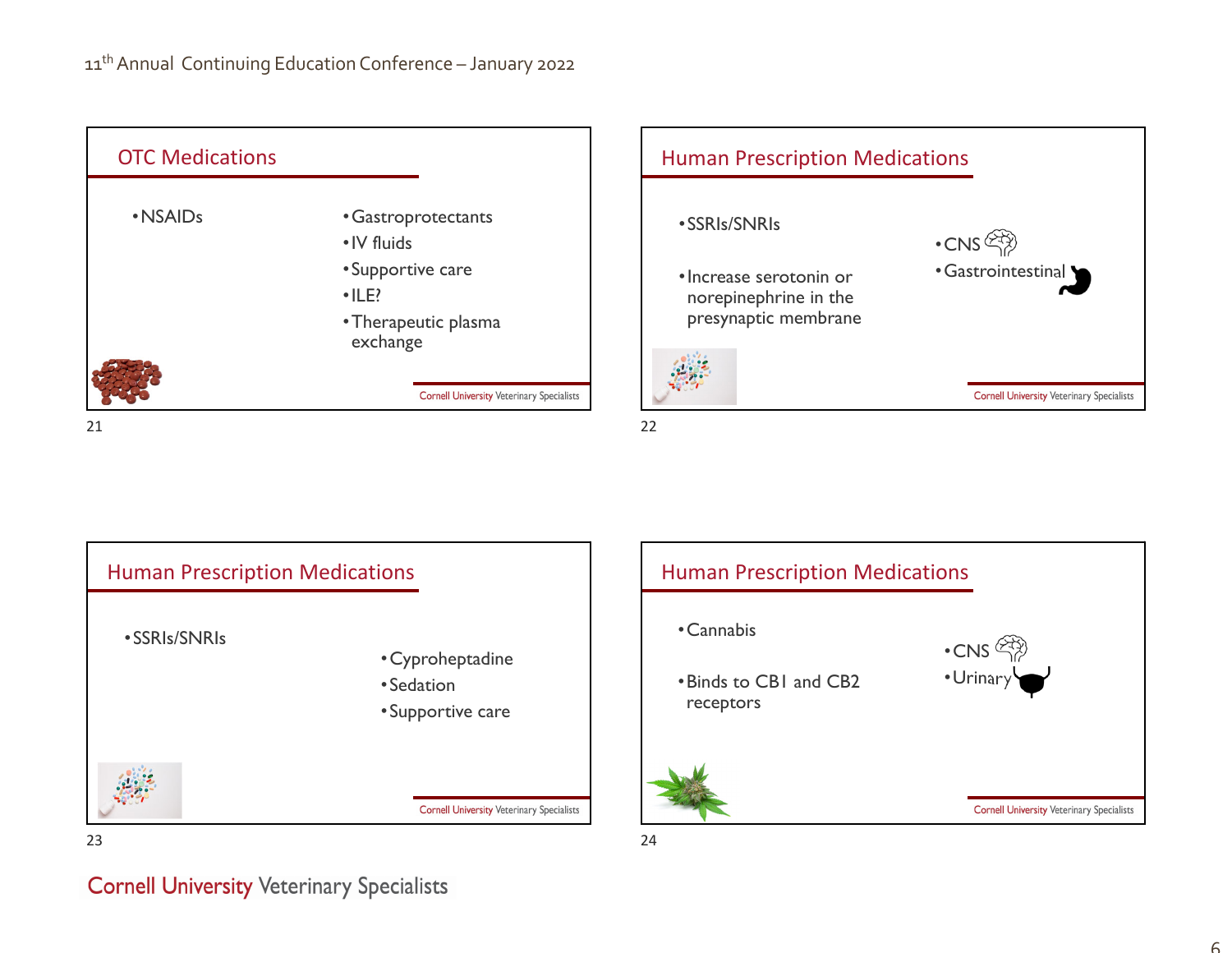









 $\overline{\phantom{0}}$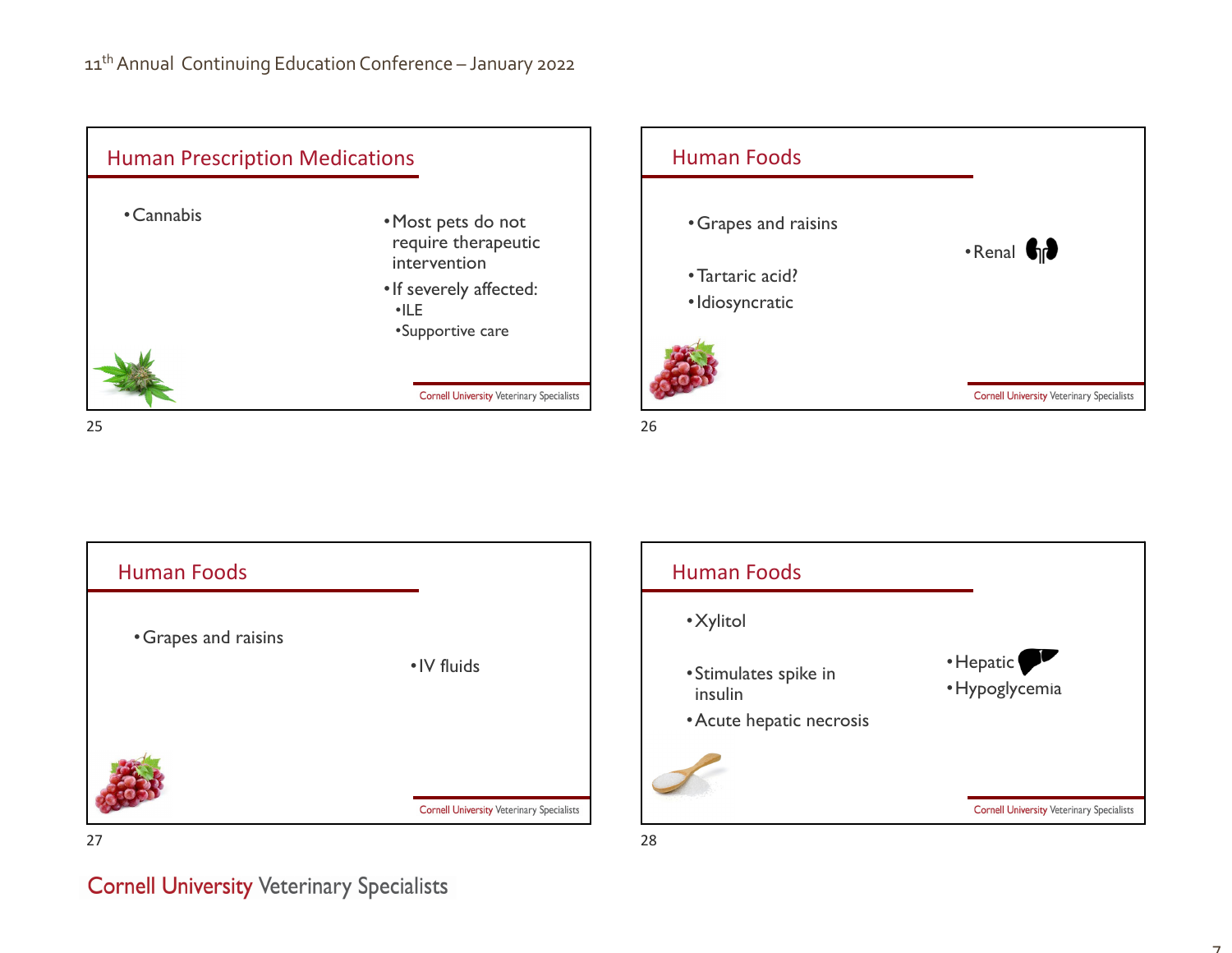





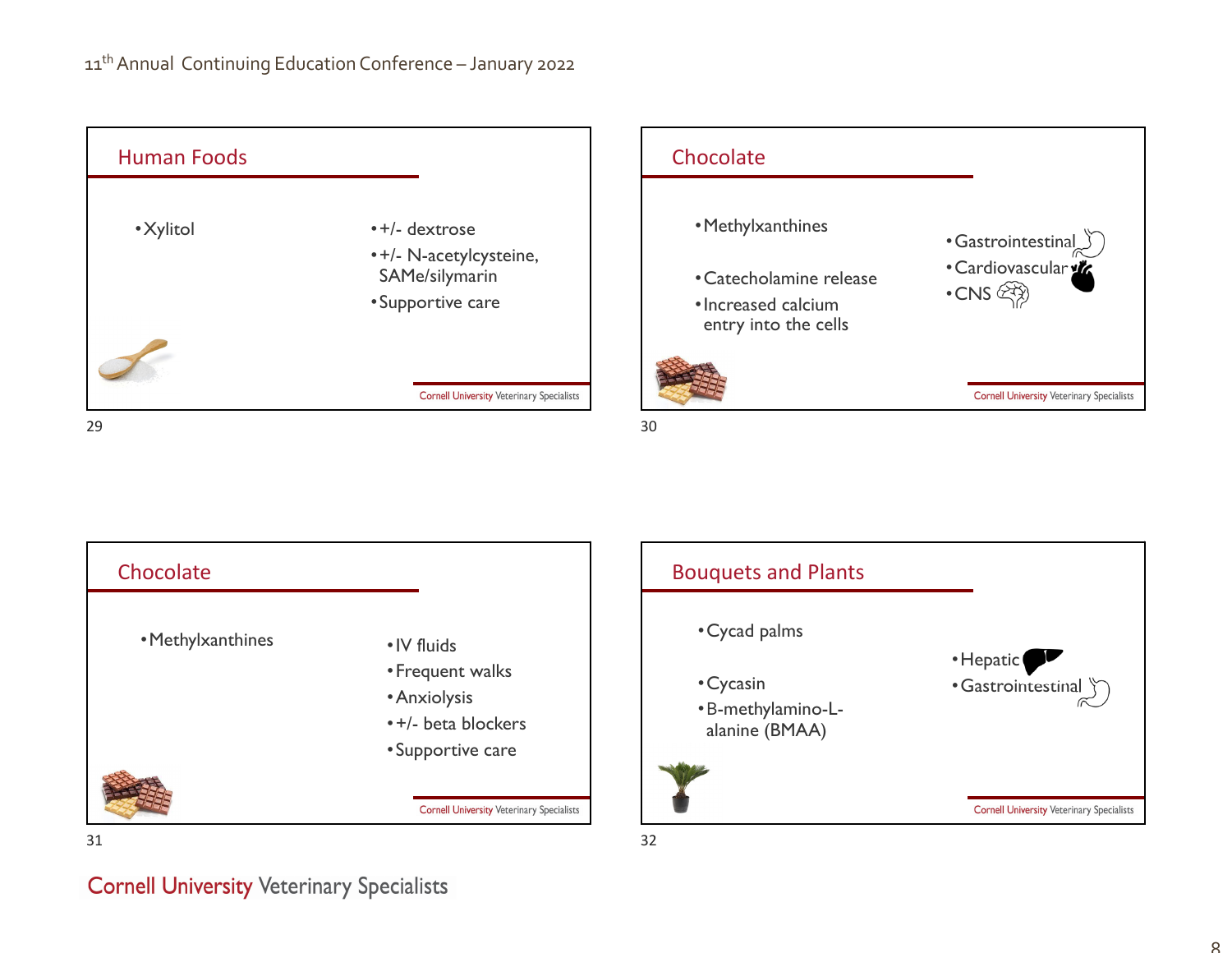







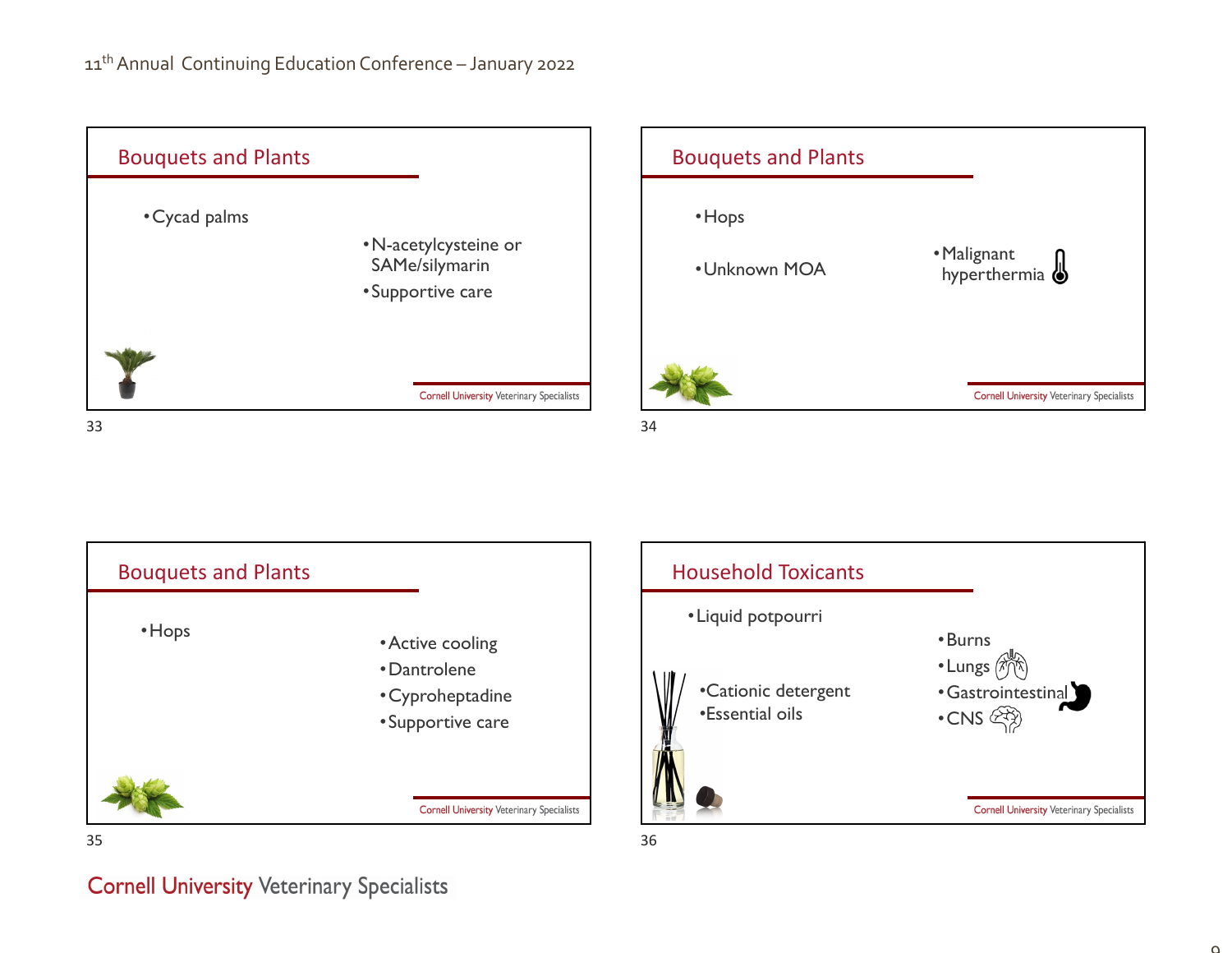







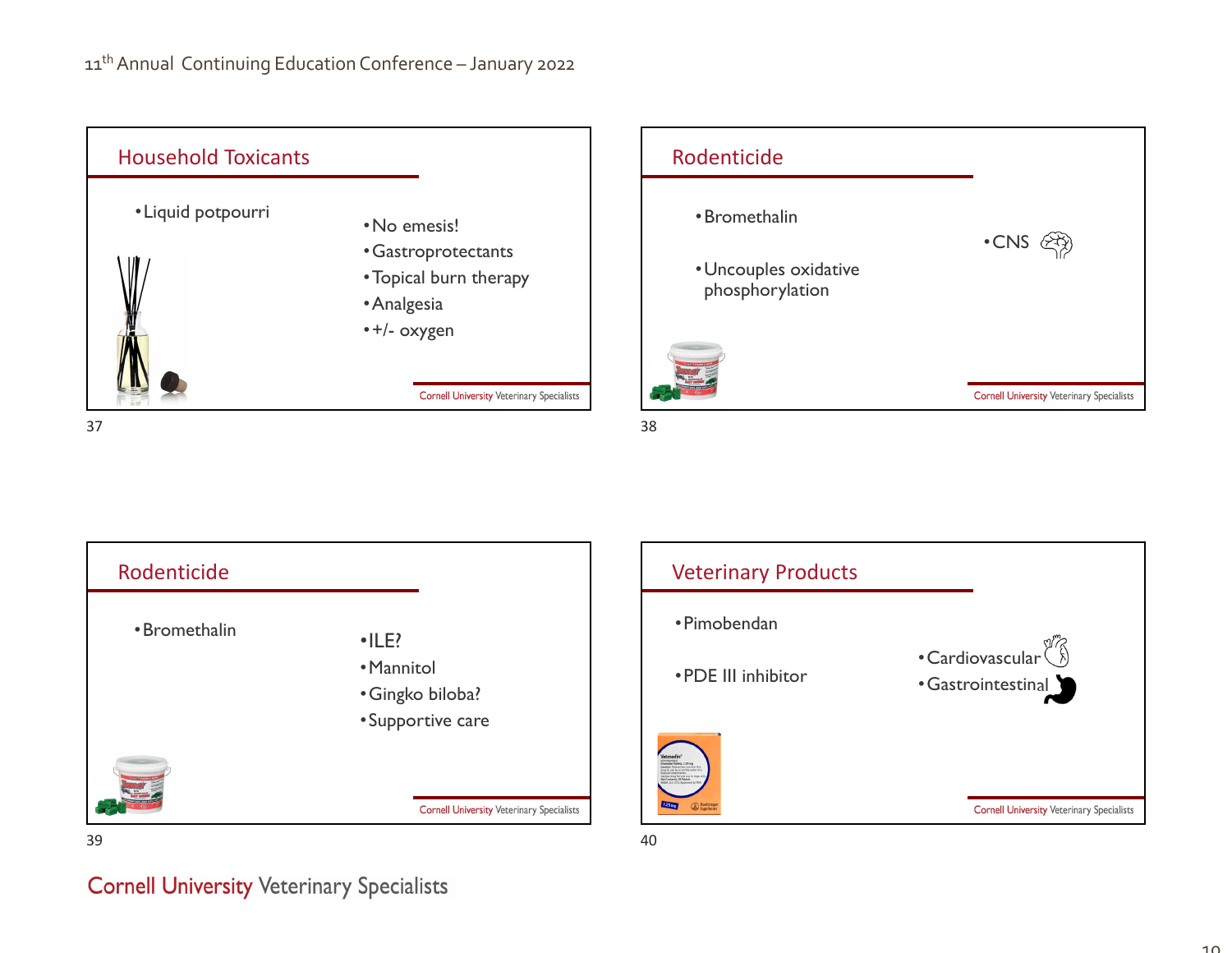